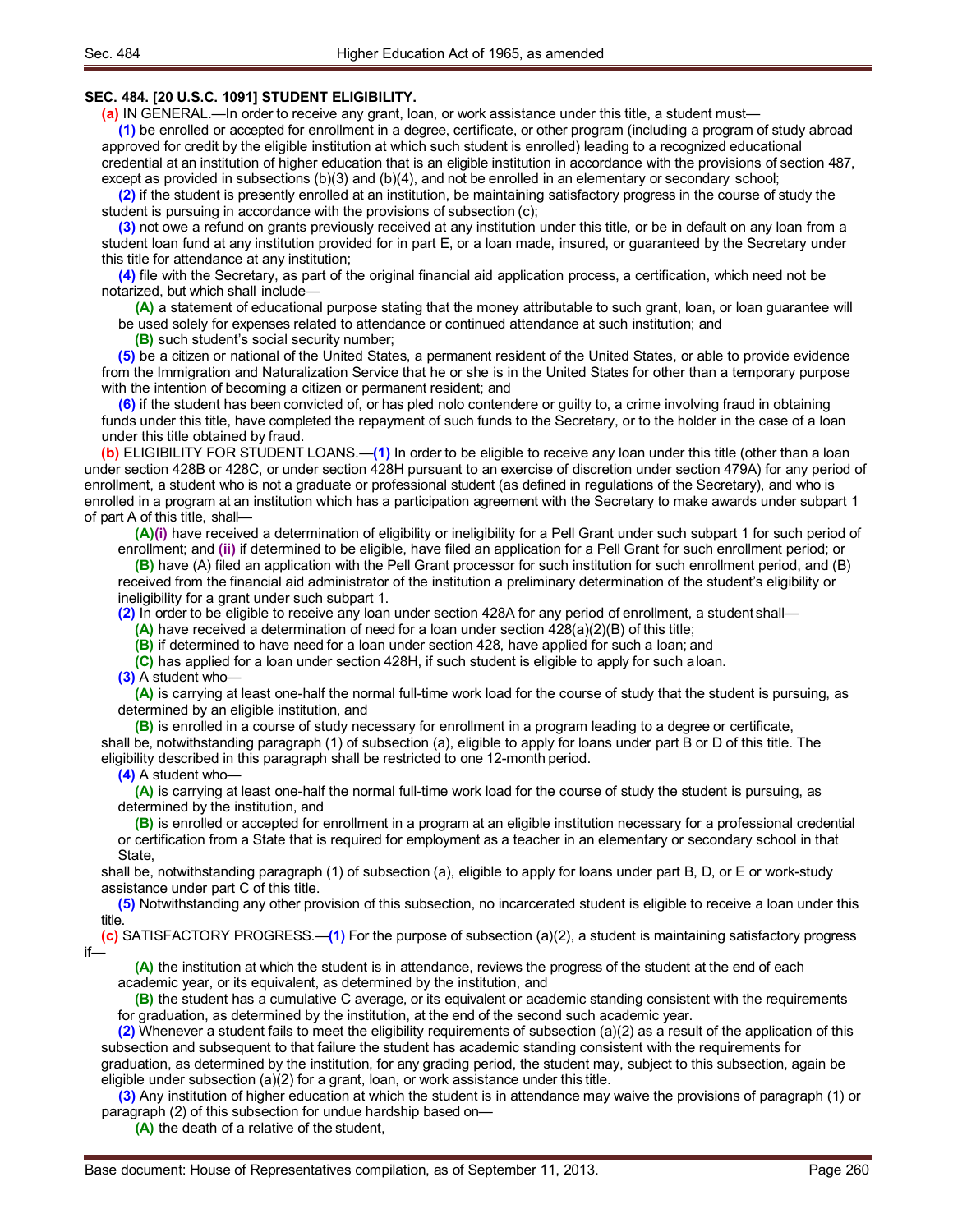**(B)** the personal injury or illness of the student, or

**(C)** special circumstances as determined by the institution.

**(d)1** STUDENTS WHO ARE NOT HIGH SCHOOL GRADUATES.—**(1)** STUDENT ELIGIBILITY.—In order for a student who does not have a certificate of graduation from a school providing secondary education, or the recognized equivalent of such certificate, to be eligible for any assistance under subparts 1, 3, and 4 of part A and parts B, C, D, and E of this title, the student shall meet the requirements of one of the following subparagraphs:

**(A)** The student is enrolled in an eligible career pathway program and meets one of the following standards:

**(i)** The student shall take an independently administered examination and shall achieve a score, specified by the Secretary, demonstrating that such student can benefit from the education or training being offered. Such examination shall be approved by the Secretary on the basis of compliance with such standards for development, administration, and scoring as the Secretary may prescribe in regulations.

**(ii)** The student shall be determined as having the ability to benefit from the education or training in accordance with such process as the State shall prescribe. Any such process described or approved by a State for the purposes of this section shall be effective 6 months after the date of submission to the Secretary unless the Secretary disapproves such process. In determining whether to approve or disapprove such process, the Secretary shall take into account the effectiveness of such process in enabling students without secondary school diplomas or the equivalent thereof to benefit from the instruction offered by institutions utilizing such process, and shall also take into account the cultural diversity, economic circumstances, and educational preparation of the populations served by the institutions.

**(iii)** The student shall be determined by the institution of higher education as having the ability to benefit from the education or training offered by the institution of higher education upon satisfactory completion of 6 credit hours or the equivalent coursework that are applicable toward a degree or certificate offered by the institution of higher education.

**(B)** The student has completed a secondary school education in a home school setting that is treated as a home school or private school under State law.

**(2)** ELIGIBLE CAREER PATHWAY PROGRAM.—In this subsection, the term 'eligible career pathway program' means a program that—

**(A)** concurrently enrolls participants in connected adult education and eligible postsecondary programs;

**(B)** provides counseling and supportive services to identify and attain academic and career goals;

**(C)** provides structured course sequences that—

**(i)** are articulated and contextualized; and

**(ii)** allow students to advance to higher levels of education and employment;

**(D)** provides opportunities for acceleration to attain recognized postsecondary credentials, including degrees, industry relevant certifications, and certificates of completion of apprenticeship programs;

**(E)** is organized to meet the needs of adults;

**(F)** is aligned with the education and skill needs of the regional economy; and

**(G)** has been developed and implemented in collaboration with partners in business, workforce development, and economic development.

**(e)** CERTIFICATION FOR GSL ELIGIBILITY.—Each eligible institution may certify student eligibility for a loan by an eligible lender under part B of this title prior to completing the review for accuracy of the information submitted by the applicant required by regulations issued under this title, if—

**(1)** checks for the loans are mailed to the eligible institution prior todisbursements;

**(2)** the disbursement is not made until the review is complete; and

**(3)** the eligible institution has no evidence or documentation on which the institution may base a determination that the information submitted by the applicant is incorrect.

(3) The student has completed a secondary school education in a home school setting that is treated as a home school or private school under State law. (4) The student shall be determined by the institution of higher education as having the ability to benefit from the education or training offered by the institution of higher education upon satisfactory completion of six credit hours or the equivalent coursework that are applicable toward a degree or certificate

 $1$ This subsection was amended by section 309(ca) of division G of Public Law-113-235, and applies to "students who are enrolled or who first enroll in an eligible program of study on or after July 1, 2014". The subsection that is applicable to "students who first enrolled in a program of study on or after July 1, 2012". and prior to July 1, 2014 reads as follows:

<sup>(</sup>d) STUDENTS WHO ARE NOT HIGH SCHOOL GRADUATES.—In order for a student who does not have a certificate of graduation from a school providing secondary education, or the recognized equivalent of such certificate, to be eligible for any assistance under subparts 1, 3, and 4 of part A and parts B, C, D, and E of this title, the student shall have completed a secondary school education in a home school setting that is treated as a home school or private school under State law.

The subsection that is applicable to students who first enrolled prior to July 1, 2012, reads as follows:

<sup>(</sup>d) STUDENTS WHO ARE NOT HIGH SCHOOL GRADUATES.—In order for a student who does not have a certificate of graduation from a school providing secondary education, or the recognized equivalent of such certificate, to be eligible for any assistance under subparts 1, 3, and 4 of part A and parts B, C, D, and E of this title, the student shall meet one of the following standards:

<sup>(1)</sup> The student shall take an independently administered examination and shall achieve a score, specified by the Secretary, demonstrating that such student can benefit from the education or training being offered. Such examination shall be approved by the Secretary on the basis of compliance with such standards for development, administration, and scoring as the Secretary may prescribe inregulations.

<sup>(2)</sup> The student shall be determined as having the ability to benefit from the education or training in accordance with such process as the State shall prescribe. Any such process described or approved by a State for the purposes of this section shall be effective 6 months after the date of submission to the Secretary unless the Secretary disapproves such process. In determining whether to approve or disapprove such process, the Secretary shall take into account the effectiveness of such process in enabling students without high school diplomas or the equivalent thereof to benefit from the instruction offered by institutions utilizing such process, and shall also take into account the cultural diversity, economic circumstances, and educational preparation of the populations served by the institutions.

offered by the institution of higher education.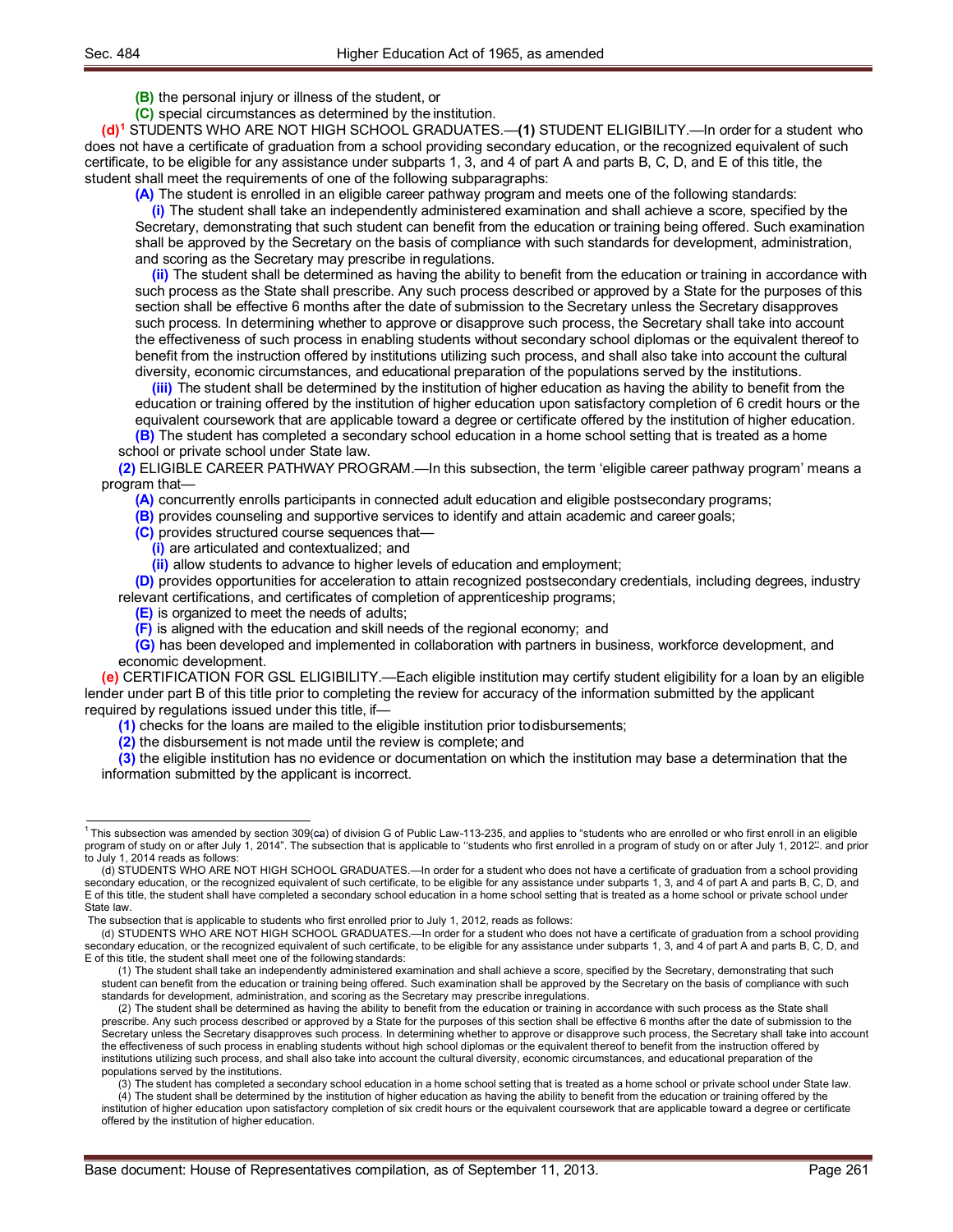**(f)** LOSS OF ELIGIBILITY FOR VIOLATION OF LOAN LIMITS.—**(1)** No student shall be eligible to receive any grant, loan, or work assistance under this title if the eligible institution determines that the student fraudulently borrowed in violation of the annual loan limits under part B, part D, or part E of this title in the same academic year, or if the student fraudulently borrowed in excess of the aggregate maximum loan limits under such part B, part D, or part E.

**(2)** If the institution determines that the student inadvertently borrowed amounts in excess of such annual or aggregate maximum loan limits, such institution shall allow the student to repay any amount borrowed in excess of such limits prior to certifying the student's eligibility for further assistance under this title.

**(g)** VERIFICATION OF IMMIGRATION STATUS.—

**(1)** IN GENERAL.—The Secretary shall implement a system under which the statements and supporting documentation, if required, of an individual declaring that such individual is in compliance with the requirements of subsection (a)(5) shall be verified prior to the individual's receipt of a grant, loan, or work assistance under this title.

**(2)** SPECIAL RULE.—The documents collected and maintained by an eligible institution in the admission of a student to the institution may be used by the student in lieu of the documents used to establish both employment authorization and identity under section 274A(b)(1)(B) of the Immigration and Nationality Act (8 U.S.C. 1324a) to verify eligibility to participate in work-study programs under part C of this title.

**(3)** VERIFICATION MECHANISMS.—The Secretary is authorized to verify such statements and supporting documentation through a data match, using an automated or other system, with other Federal agencies that may be in possession of information relevant to such statements and supporting documentation.

**(4)** REVIEW.—In the case of such an individual who is not a citizen or national of the United States, if the statement described in paragraph (1) is submitted but the documentation required under paragraph (2) is not presented or if the documentation required under paragraph (2)(A) is presented but such documentation is not verified under paragraph (3)— **(A)** the institution—

**(i)** shall provide a reasonable opportunity to submit to the institution evidence indicating a satisfactory immigration status, and

**(ii)** may not delay, deny, reduce, or terminate the individual's eligibility for the grant, loan, or work assistance on the basis of the individual's immigration status until such a reasonable opportunity has been provided; and

**(B)** if there are submitted documents which the institution determines constitute reasonable evidence indicating such status—

**(i)** the institution shall transmit to the Immigration and Naturalization Service either photostatic or other similar copies of such documents, or information from such documents, as specified by the Immigration and Naturalization Service, for official verification,

**(ii)** pending such verification, the institution may not delay, deny, reduce, or terminate the individual's eligibility for the grant, loan, or work assistance on the basis of the individual's immigration status, and

**(iii)** the institution shall not be liable for the consequences of any action, delay, or failure of the Service to conduct such verification.

**(h)** LIMITATIONS OF ENFORCEMENT ACTIONS AGAINST INSTITUTIONS.—The Secretary shall not take any compliance, disallowance, penalty, or other regulatory action against an institution of higher education with respect to any error in the institution's determination to make a student eligible for a grant, loan, or work assistance based on citizenship or immigration status—

**(1)** if the institution has provided such eligibility based on a verification of satisfactory immigration status by the Immigration and Naturalization Service,

**(2)** because the institution, under subsection (g)(4)(A)(i), was required to provide a reasonable opportunity to submit documentation, or

**(3)** because the institution, under subsection (g)(4)(B)(i), was required to wait for the response of the Immigration and Naturalization Service to the institution's request for official verification of the immigration status of the student. **(i)** VALIDITY OF LOAN GUARANTEES FOR LOAN PAYMENTS MADE BEFORE IMMIGRATION STATUS VERIFICATION

COMPLETED.—Notwithstanding subsection (h), if—

**(1)** a guaranty is made under this title for a loanmade with respect to an individual,

**(2)** at the time the guaranty is entered into, the provisions of subsection (h) had been complied with,

**(3)** amounts are paid under the loan subject to such guaranty, and

**(4)** there is a subsequent determination that, because of an unsatisfactory immigration status, the individual is not eligible for the loan,

the official of the institution making the determination shall notify and instruct the entity making the loan to cease further payments under the loan, but such guaranty shall not be voided or otherwise nullified with respect to such payments made before the date the entity receives the notice.

**(k) <sup>1</sup>** SPECIAL RULE FOR CORRESPONDENCE COURSES.—A student shall not be eligible to receive grant, loan, or work assistance under this title for a correspondence course unless such course is part of a program leading to an associate, bachelor or graduate degree.

**(l)** COURSES OFFERED THROUGH DISTANCE EDUCATION.—

**(1)** RELATION TO CORRESPONDENCE COURSES.—

**(A)** IN GENERAL.—A student enrolled in a course of instruction at an institution of higher education that is offered principally through distance education and leads to a recognized certificate, or recognized associate, recognized

 $^1$  So in law. Subection (j) was repealed by section 485(a)(4) of Public Law 110–315.

Base document: House of Representatives compilation, as of September 11, 2013. The example of Page 262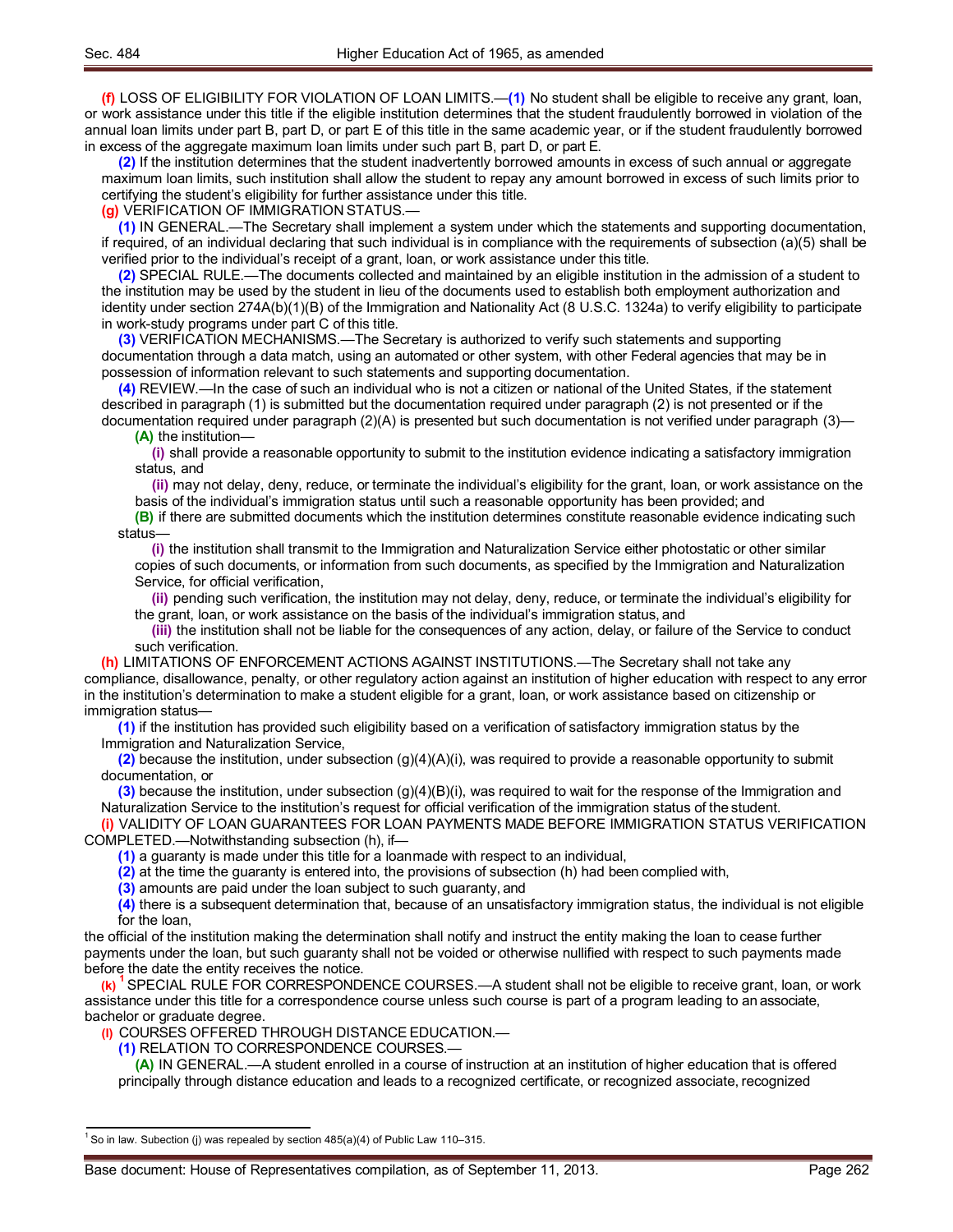baccalaureate, or recognized graduate degree, conferred by such institution, shall not be considered to be enrolled in correspondence courses.

**(B)** EXCEPTION.—An institution of higher education referred to in subparagraph (A) shall not include an institution or school described in section 3(3)(C) of the Carl D. Perkins Career and Technical Education Act of 2006.

**(2)** REDUCTIONS OF FINANCIAL AID.—A student's eligibility to receive grants, loans, or work assistance under this title shall be reduced if a financial aid officer determines under the discretionary authority provided in section 479A that distance education results in a substantially reduced cost of attendance to such student.

**(3)** SPECIAL RULE.—For award years beginning prior to July 1, 2008, the Secretary shall not take any compliance, disallowance, penalty, or other action based on a violation of this subsection against a student or an eligible institution when such action arises out of such institution's prior award of student assistance under this title if the institution demonstrates to the satisfaction of the Secretary that its course of instruction would have been in conformance with the requirements of this subsection.

**(m)** STUDENTS WITH A FIRST BACCALAUREATE OR PROFESSIONAL DEGREE.—A student shall not be ineligible for assistance under parts B, C, D, and E of this title because such student has previously received a baccalaureate or professional degree.

**(n)** DATA BASE MATCHING.—To enforce the Selective Service registration provisions of section 12(f) of the Military Selective Service Act (50 U.S.C. App. 462(f)), the Secretary shall conduct data base matches with the Selective Service, using common demographic data elements. Appropriate confirmation, through an application output document or through other means, of any person's registration shall fulfill the requirement to file a separate statement of compliance. In the absence of a confirmation from such data matches, an institution may also use data or documents that support either the student's registration, or the absence of a registration requirement for the student, to fulfill the requirement to file a separate statement of compliance. The mechanism for reporting the resolution of nonconfirmed matches shall be prescribed by the Secretary in regulations.

**(o)** STUDY ABROAD.—Nothing in this Act shall be construed to limit or otherwise prohibit access to study abroad programs approved by the home institution at which a student is enrolled. An otherwise eligible student who is engaged in a program of study abroad approved for academic credit by the home institution at which the student is enrolled shall be eligible to receive grant, loan, or work assistance under this title, without regard to whether such study abroad program is required as part of the student's degree program.

**(p)** VERIFICATION OF SOCIAL SECURITY NUMBER.—The Secretary of Education, in cooperation with the Commissioner of the Social Security Administration, shall verify any social security number provided by a student to an eligible institution under subsection (a)(4) and shall enforce the following conditions:

**(1)** Except as provided in paragraphs (2) and (3), an institution shall not deny, reduce, delay, or terminate a student's eligibility for assistance under this part because social security number verification is pending.

**(2)** If there is a determination by the Secretary that the social security number provided to an eligible institution by a student is incorrect, the institution shall deny or terminate the student's eligibility for any grant, loan, or work assistance under this title until such time as the student provides documented evidence of a social security number that is determined by the institution to be correct.

**(3)** If there is a determination by the Secretary that the social security number provided to an eligible institution by a student is incorrect, and a correct social security number cannot be provided by such student, and a loan has been guaranteed for such student under part B of this title, the institution shall notify and instruct the lender and guaranty agency making and guaranteeing the loan, respectively, to cease further disbursements of the loan, but such guaranty shall not be voided or otherwise nullified with respect to such disbursements made before the date that the lender and the guaranty agency receives such notice.

**(4)** Nothing in this subsection shall permit the Secretary to take any compliance, disallowance, penalty, or other regulatory action against—

**(A)** any institution of higher education with respect to any error in a social security number, unless such error was a result of fraud on the part of the institution; or

**(B)** any student with respect to any error in a social security number, unless such error was a result of fraud on the part of the student.

**(q)** USE OF INCOME DATA.—

**(1)** MATCHING WITH IRS.—The Secretary, in cooperation with the Secretary of the Treasury, is authorized to obtain from the Internal Revenue Service such information reported on Federal income tax returns by applicants, or by any other person whose financial information is required to be provided on the Federal student financial aid application, as the Secretary determines is necessary for the purpose of—

**(A)** prepopulating the Federal student financial aid application described in section 483; or

**(B)** verifying the information reported on such student financial aidapplications.

**(2)** CONSENT.—The Secretary may require that applicants for financial assistance under this title provide a consent to the disclosure of the data described in paragraph (1) as a condition of the student receiving assistance under this title. The parents of an applicant, in the case of a dependent student, or the spouse of an applicant, in the case of an applicant who is married but files separately, may also be required to provide consent as a condition of the student receiving assistance under this title.

**(r)** SUSPENSION OF ELIGIBILITY FOR DRUG-RELATEDOFFENSES.—

**(1)** IN GENERAL.—A student who is convicted of any offense under any Federal or State law involving the possession or sale of a controlled substance for conduct that occurred during a period of enrollment for which the student was receiving